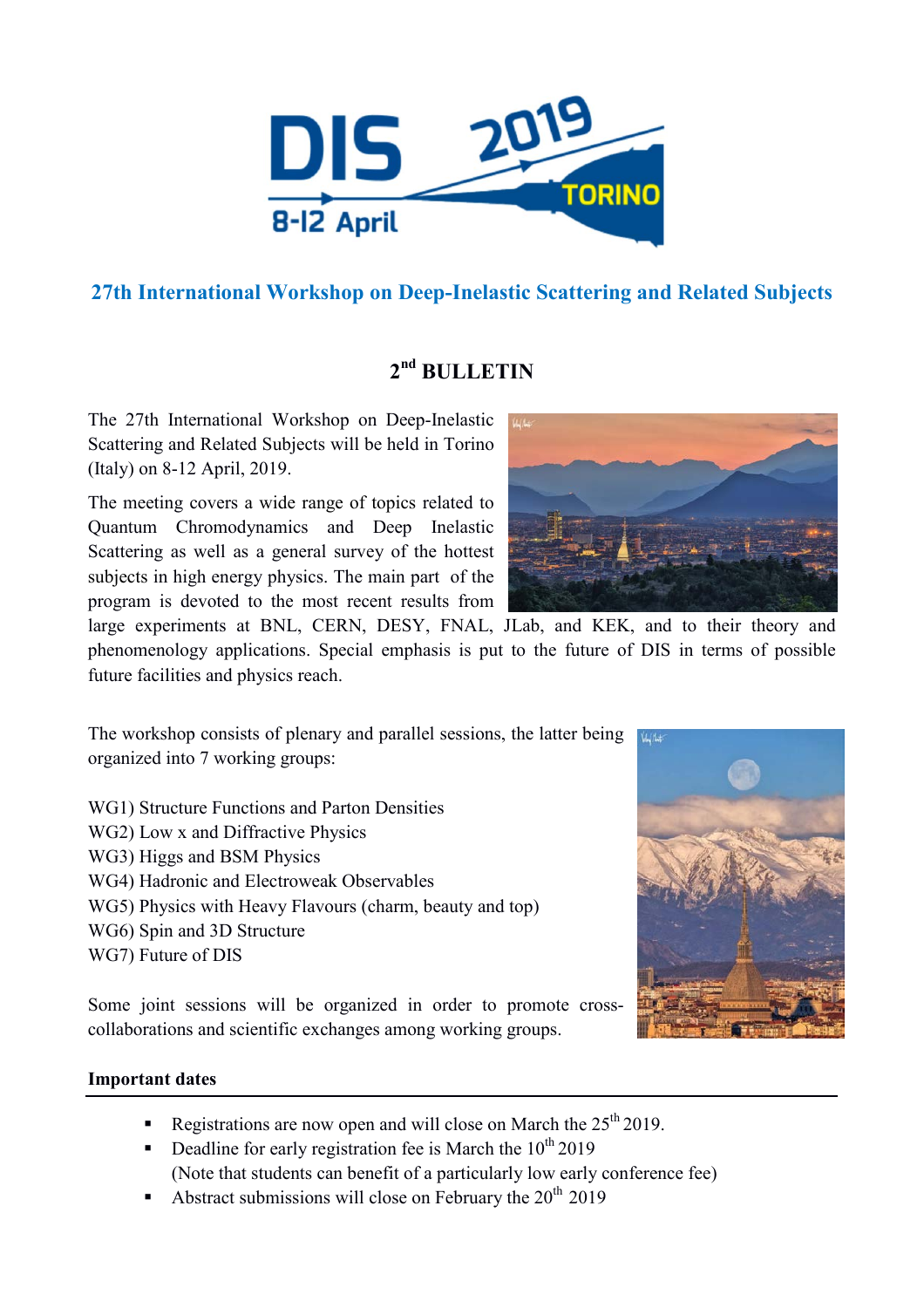### **Registrations**

Registrations are managed by the INDICO system at CERN https://indico.cern.ch/event/749003/registrations/

#### **Abstract submission**

Abstract submissions are managed by the INDICO system at CERN https://indico.cern.ch/event/749003/abstracts/

To submit an abstract, a CERN INDICO account is required. Abstract submission deadline: February  $20^{th}$  2019.

### **Social program**

A rich program of social and cultural events will be offered to all the participants and accompanying persons. It includes a special visit to the famous Turin Egyptian Museum (the second largest in the world) and trips to the castles and to the stunning mountains and hills surrounding the city of Turin.

Details can be found at this link http://dis2019.to.infn.it/html/social.html





#### **How to reach Torino**

Torino can easily be reached by plane. The Torino Airport (Aeroporto Internazionale Sandro Pertini) is connected to most of the international European airports. From there, the Torino city centre can be reached from the Airport by bus in about 45'.

As an alternative, you can fly to Milano Malpensa, and reach Torino centre by bus in about 2 hours. Details can be found at this link

http://dis2019.to.infn.it/html/info.html